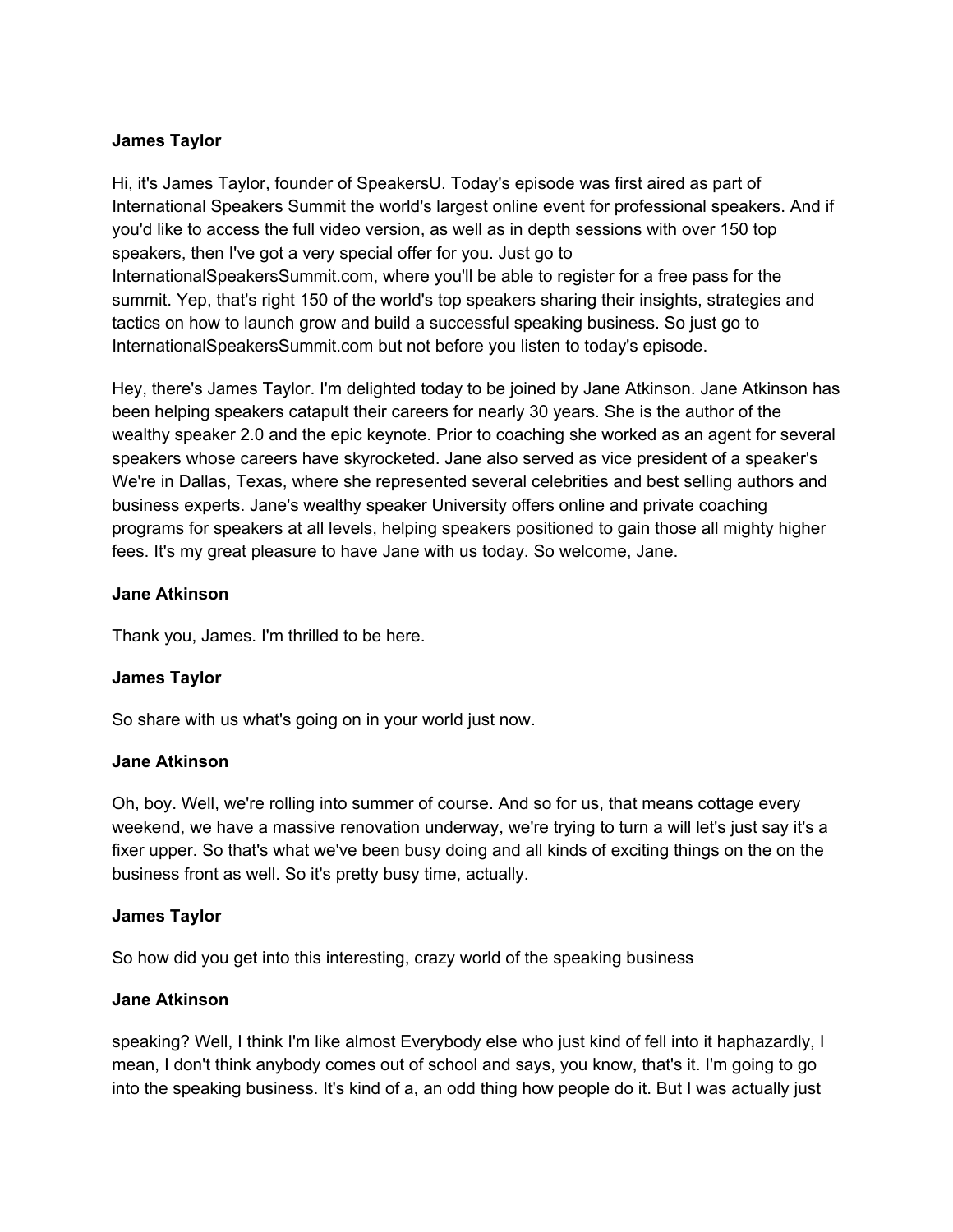kind of figuring out what I wanted to do when I was 25 years old. And I saw Les Brown on PBS doing his live your dreams presentation, which I recorded and watched over and over again on VHS tape, by the way, which kind of dates me and so that made me realize, oh, wow, this is a thing, motivational speaker. And so I actually decided right then, I was going to go to work for a motivational speaker, which I did, and kind of got myself into a great situation as an agent, which then took me from, you know, the first job, straight commission basement office, you know, three years kind of a sink or swim situation and Then I got recruited out to work with kind of a bigger speaker who was more famous and went to from the basement office to the corner office. And then I got recruited down to Dallas and worked under the roof of the speaker's bureau for many years. And it just, it just all came together so beautifully all these steps, so I had to pay my dues at the beginning, but it's been worth it.

## **James Taylor**

I was really enjoying your book I was listening to on the drive to actually I was giving a keynote somewhere I'm gonna listen to it was kind of a long drive. I thought let's let's listen to this. And there was so many gems. This is the wealthy speaker. This is the new version, the 2.0 version. There are so many gems in it. And actually, there was one story that I thought was really great were you asked to go and I think you were leaving your previous business you're involved in to go and work directly with the top speaker. And you can came in to start working with him. And quickly realized that there was there wasn't the deal flow or the plan there that you'd first envisioned and having to kind of just sit down with him and basically set out, you know, I think there's a three year or five year plan. And what was great about that is, and this was someone who was, I think it was coming from another industry as well, if you're coming from another area, and basically building it, kind of you had a little bit of things happening in to really kind of build it. But what was lovely about that, that section, the book was you really kind of broke down a bit of a game plan for how someone can can build their speaking career.

## **Jane Atkinson**

And it really took us three years, you know, that was a situation this was Vince Pesenti, who I think you're referencing, and he was an Olympic athlete, actually. And so he had gone down to Dallas. He was a speed skater and so there wasn't a big call for Olympic speed scares in Dallas, Texas at that time. However, he was Good speaker. And so he went to work on actually being a great speaker. And I went to work on the marketing for him. And back in those days, it was really this old fashioned call sign call process where you'd call somebody up, do you have a need? Great, we'll send you some materials, and then you'd follow up. So we do that all via technology today. But it was just persistent. Head down seed planting. And it took three years, and that was for two people. So I think that that's a really nice eye opener for people who thinks it might happen really quickly for them. So

## **James Taylor**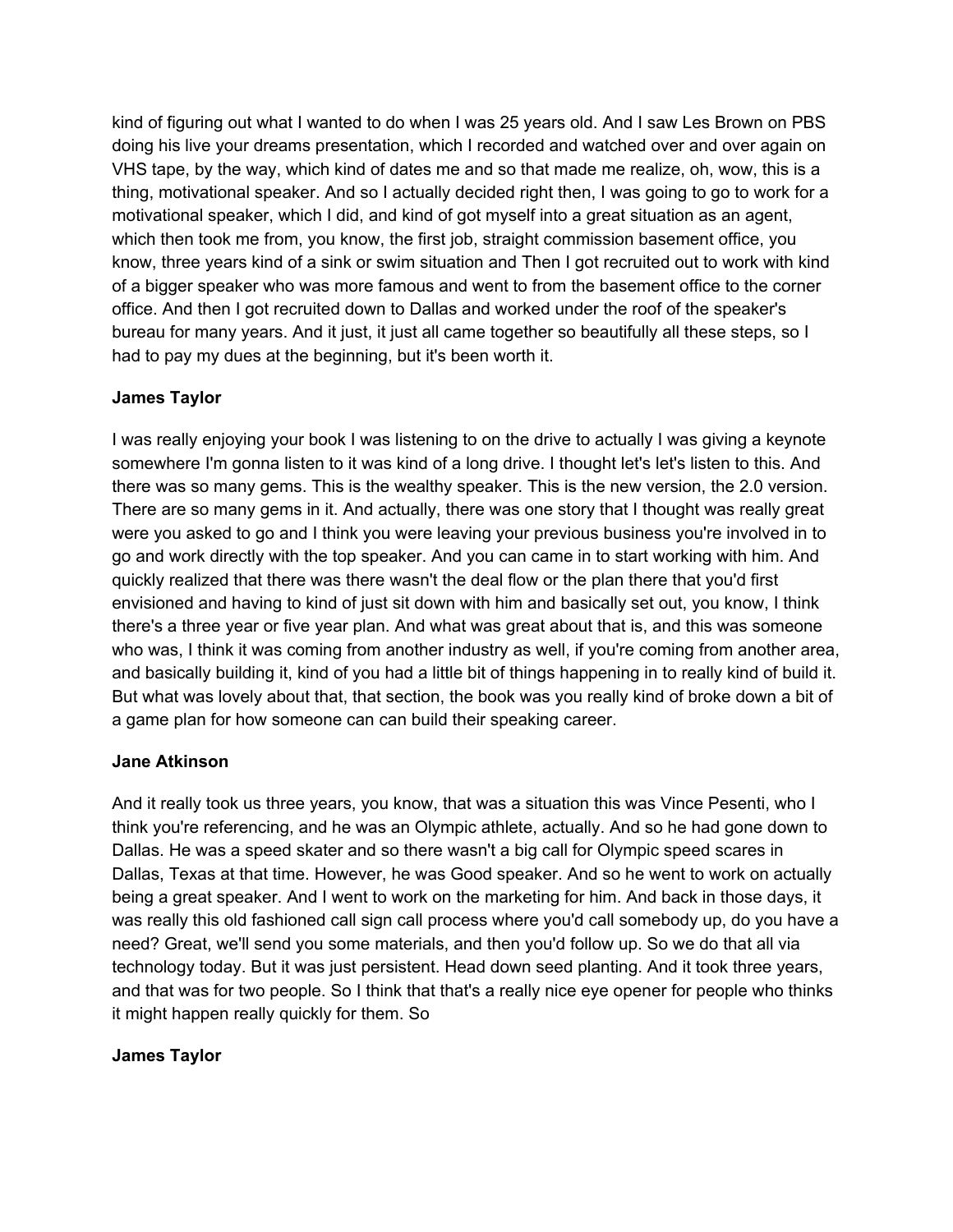this is actually a line in the book as well. He said, you know, in your early days of representing speakers, you discovered it took an average of 40 to 50 calls per day, five days per week to make a goal of 80 bookings per year. So obviously, you seem like with technology is changing and in email and LinkedIn and other things. Did it still require that same number of, you know, outbound or inbound calls? Or you know how things changed in that way?

## **Jane Atkinson**

Well, first what's changed James is I've learned that 80 engagements a year is incredible. You have to imagine that you're going to be gone for three days. For every one of those. You have no life and 80 engagements a year. I know there are people who talk about doing numbers in the hundreds, and I just think, oh, oh, that's, that's really not all that desirable. So my goal now with my clients is to get them up to 25, you know, 20 or \$25,000 per speech, and maybe just doing for a month. I think that that's a really reasonable amount. So that's something that's certainly evolved from my perspective. So I'd go for a lower amount. And I would say that the seed planting still has to be done in terms of numbers. I have one client, who I think might actually end up being on your side. Samak Kendra, and she is she put out 600 emails, that was her kind of big start was 600 emails, 600 seeds being planted, which actually got her career rolling quite swimmingly. And she'll continue to, you know, plant in the field, you know, she didn't just stop at that. So it's kind of an ongoing numbers game for her. So think of it like a big blank farmer's field. And you just have to start, you know, planting. And then of course, we want to go back and fertilize for relationships that we're building in aren't quite there yet.

## **James Taylor**

Now, one of the other things that the model you described in the book is this umbrella model years. So can you talk us through through that model because I think that also relates to this idea of not necessarily having to be speaking at you know, times a year and having a more diverse kind of portfolio. All obviously blinking to topic but Suki talked about what that that model is

## **Jane Atkinson**

Well, the business model the umbrella, the umbrella is the business model. And the idea is that at the top of the business model, you're saying, here's what I'm known for. And ideally, it could be one word like leadership or team building or something like that. You want to be known for one thing, and we'll circle back to picking a lane here shortly. But then in the middle of the umbrella, we write down the topics that we speak on. And then what comes off of the umbrella kind of like raindrops falling off the sides is your revenue streams. And there's often one or two rainmakers that will allow those revenue streams to occur for me in my, in my world, all roads lead to the book, and then the book leads to the other revenue streams. And so you might have keynote speaking, you might have workshops, you might do day or two day long seminars. You might bring people to you and do public events. You might have consulting, coaching, webinars, I mean, the list goes on and on of the things that you could do to drive revenue. And every one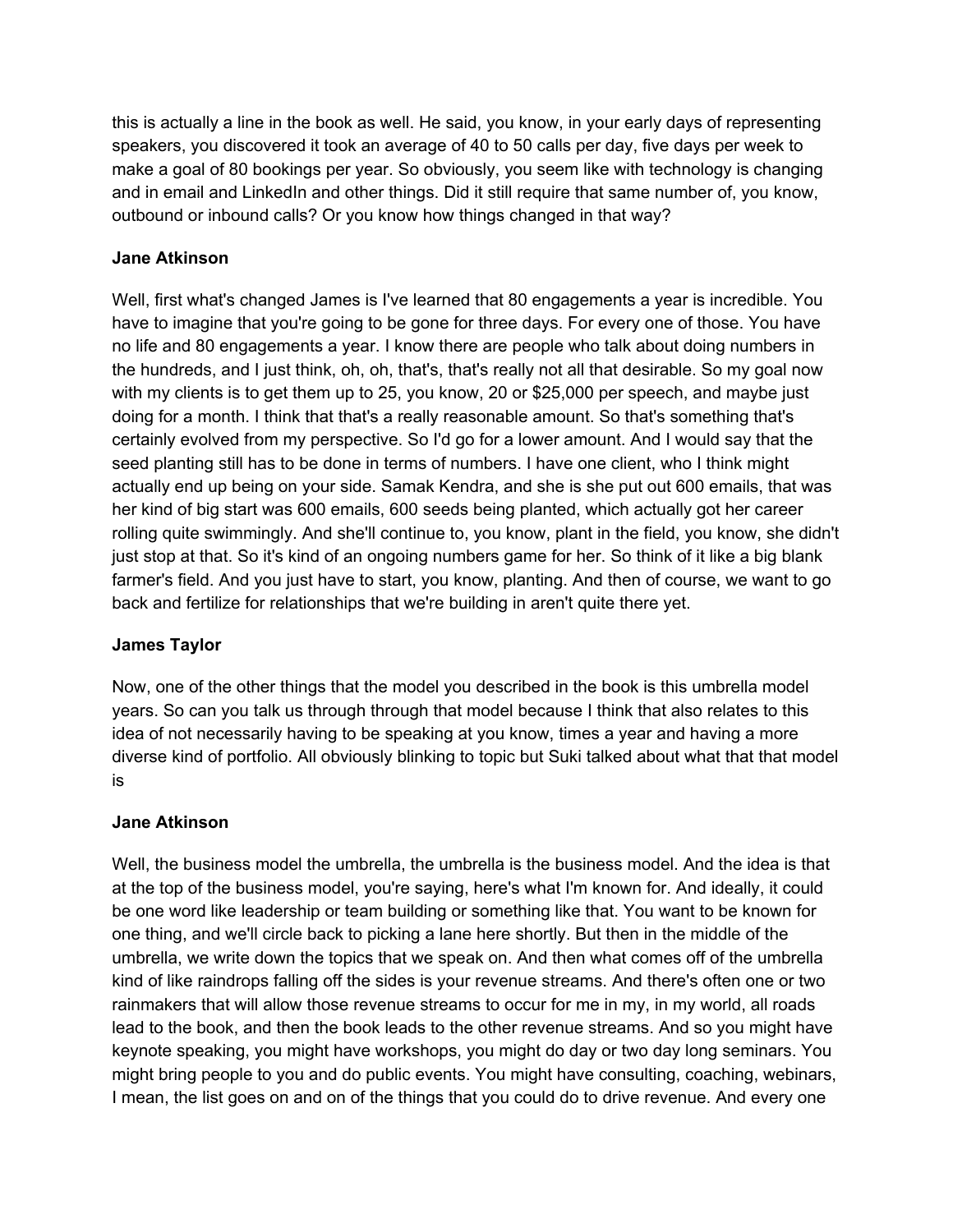of those streams, though, is like kind of starting up a new business, let's say you sit, you put on your business model, I would like to write a book or develop, you know, a whole product line. Well, that's like starting a whole business. If you've written a book, you'll know that it takes a lot of energy and focus. So the goal is that we're not trying to develop and launch all of the revenue stream is at the same time, but we kind of do one at a time. So for me, I started as a coach. So I got my coaching revenue stream going quite well. And then I added a book and then I added other books and then I added, you know, online courses and other things like that.

## **James Taylor**

So I'm guessing when one of the good things about but I think By the umbrella mode, having these different revenue, she's been gradually kind of building them up improves kind of resilience. Obviously, we're relatively good time in the economy just now but it's always gonna be like that.

#### **Jane Atkinson**

We don't know when something's gonna happen and, you know, we don't want to go back to. But back in 911 there were a lot of people who had their calendars wiped out. I was very fortunate. I worked at the speaker's bureau at the time, and all of the bookings that I had, and I was able to rebook them, but some people lost an entire book of business in one day, and it was tragic on so many fronts, but that business level took it took it really deep for a lot of people. So we want to try to balance out our revenue streams and not have everything in the speaking basket if we can avoid that.

#### **James Taylor**

So what you'll learn for it, especially on the on the training, and the coaching side is I mean, you've had incredible kind of clients profile clients, but you're also really known as helping people launch their speaking career. So whether they've come from the corporate world and launching that way, or they have a book or whatever, they're whatever, they're kind of coming into it. So can you talk us about through what what are some of the keys to actually launching yourself as a speaker where someone that's listening, watching this just now, who's just getting kind of started in their career as a speaker? What should they be having in their heads?

#### **Jane Atkinson**

Well, so I have this process that maps is mapped out in the wealthy speaker 2.0 it's called Ready, aim fire. And in the ready stage, we want to get crystal clear on what we're selling. This is where we want need to pick a lane. In some situations, some people will wait a few years to pick a lane and that's okay too. And we developed some language that really allows the buyer to understand what it is the value that we bring to the table that's called a promise statement. So that's in the ready stage, and we can check that box and then We move over to aim and that's where we want to make sure that the marketing materials IE website, reflect that clarity so that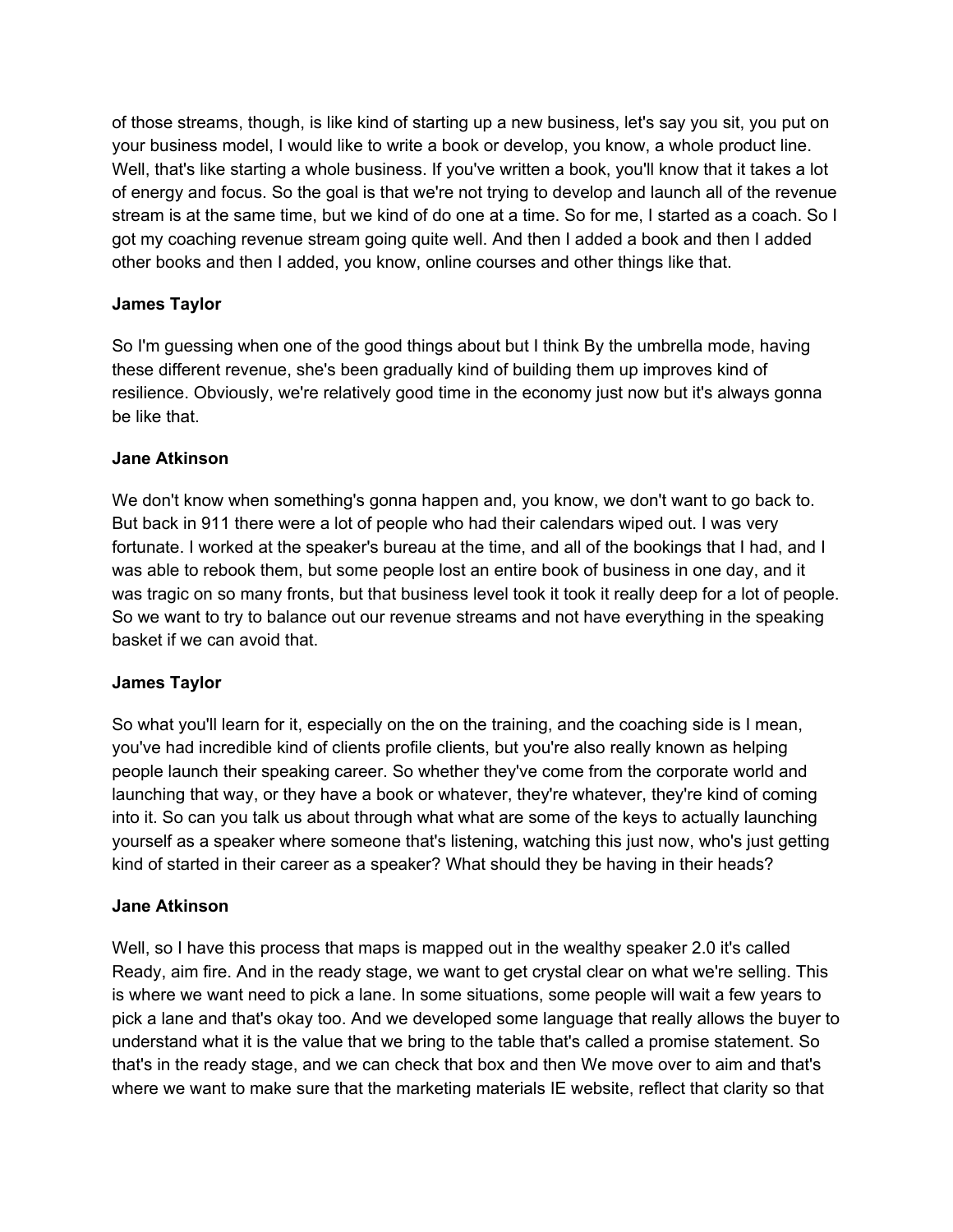when I come to your website, I'm going to understand immediately how you're going to help me and solve my problems. And then and only then do we fire it out to our target markets. So fire is kind of the ongoing roll out. So I would have some clients who have been in fire for five years but they're circling back to ready to reinvent and go through the process again. And I think it really helps people just understanding Oh, well wait a second. I shouldn't be calling picking up the phone and calling clients yet because I'm still in ready I'm still trying to figure it out. If I do pick up the call the phone prematurely, then I may be confusing my my prospects.

## **James Taylor**

So one of the things you mentioned that read the ready stage was this pick your lane was What do you mean when you say pick your lane

## **Jane Atkinson**

So when I say pick a lane, this is a term that I got from Joe Callaway, he gave it to me for the wealthy speaker. I really mean topic. Okay, so some people will narrow it down to industry as well. But I'm not really suggesting that right out of the chute. The goal is and a great question to ask yourself is what do I want to be known for five years from now. And if you have four or five different topic lanes, then really you're a training company. And it's difficult for us to get you to that expertise level, a training company, the reason why we may not want to stick with that, and this is what some people will discover is that they will start to hit their head on the ceiling in terms of fees. They can get up to maybe 5000 or 7500 with the training dollars, but if they offer too many topics, they'll be kind of seen more as a commodity. Then in it as an expert, and we want to elevate people up to experts, so that the expert can charge whatever the expert wants to charge. And that's what I've seen a lot of my speakers who have gone from zero to a million very, very quickly. They're great, great on the platform, and they've picked a lane and people kind of know them for one thing.

# **James Taylor**

And when you're kind of getting stuck, so you pick your lane, you pick your topic, you start to work out what those kind of themes are, the things you're gonna be speaking about are as well. It also feels like like today, there's so many options, so many different opportunities you mentioned, you know, obviously keynoting workshops, coaching, webinars, everything books, on courses, online membership programs, any advice that you give to someone starting out so they have these, I want to speak on leadership as an example. I want to speak on leadership. This is my unique thing I want to have about leadership. I have this Background and this is I want to pull in this background and delete it to some businesses can understand how they can use that in terms of their own leadership. But I've not i'm not sure which of these options to go for. Right? What advice would you give to them?

## **Jane Atkinson**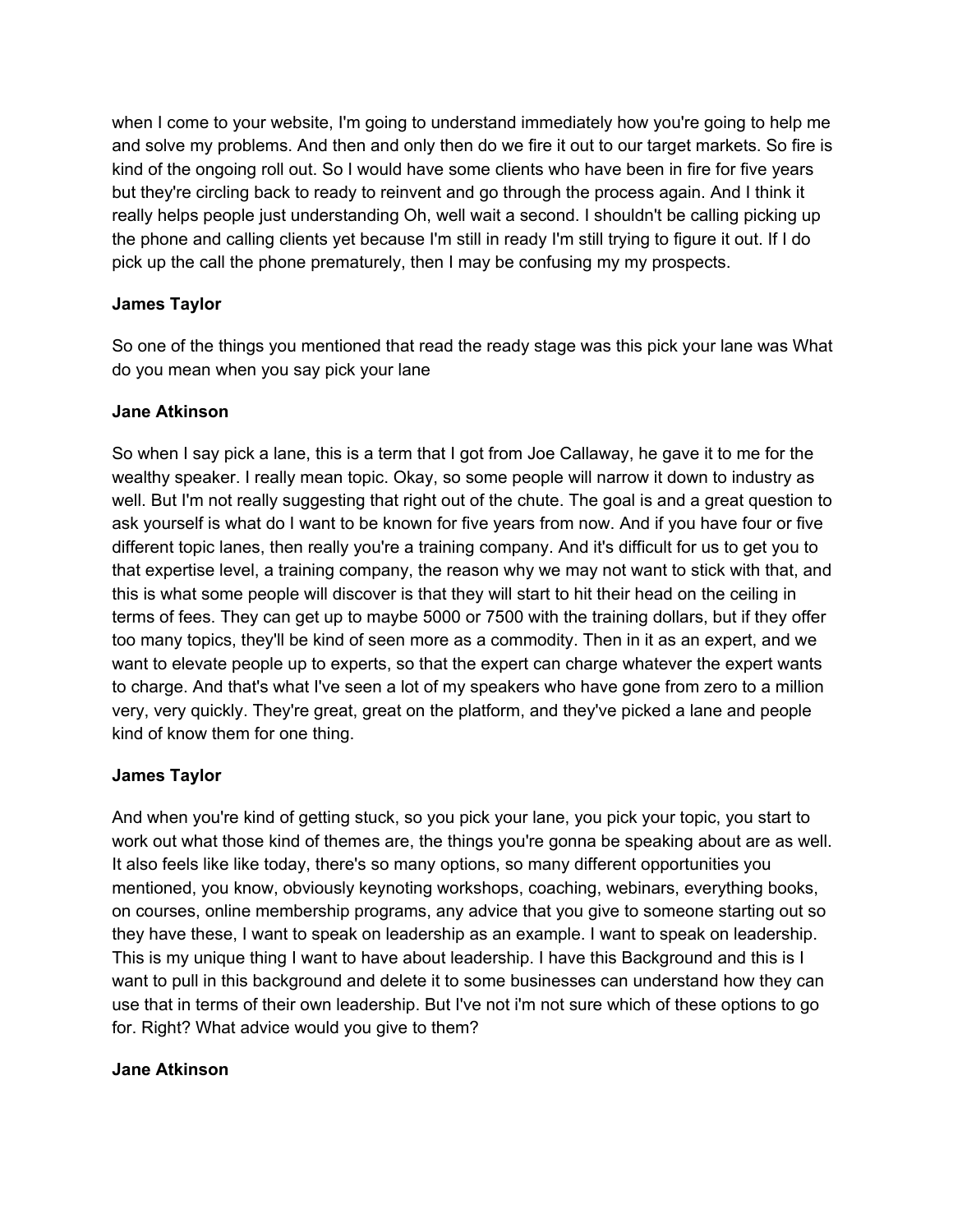Oh boy, and it can be so confusing James all the shoulds in our industry, oh, you should do this, oh, you should do that. I just want people to understand that they don't have to do it all today, you know, just really perfect kind of one area of it before you move into the next area. So let's say that you do decide that it's leadership, I would say okay, well, what's your brand of leadership? What are the specific outcomes? Maybe you go a little deeper and say, okay, it's leadership communication, and this is the outcome that I provide. So now we have that clarity. Once you go and really perfect that on the platform, then You might, it might be time to start to branch into other ways of delivering it. And the best way to know if your platform is there is when you're getting on average, two to three spin off engagements from each engagement. So you go out into an audience, you if let's say it's an association audience, which is amazing, then you might have 50 different buyers from 50 different companies in that audience. If you get several spin off from that, then you'll know that the presentation is there that you're really really nailing it. And my goal is that people are not reinventing the wheel every time they go out and speak that they have kind of some core elements that they can take into every speech and that's those are the pieces that will start to make it epic.

### **James Taylor**

Yeah, that that two or three referral part, I think that's so powerful. I know we had Frederick haar and one of the other speakers on this from Singapore and he said he Did you know this happening, you know is happening for us to speak in terms of quality rental? When at the end of that talk, at least two people come up to you and say to you, can I can I book you for this thing? And I remember when it happening for me, I was like you're trying things that's not working and every late nights and you're going and speaking to different groups and things. And I remember that feeling. I remember actually messaging when it happens, it feels like it started to happen now. But it yes, it took, you know, it took a physical while just finding that can knowing your topic, there's a bit of knowing your topic, and kind of knowing what units they want to speak about and all the other stuff until you can find what is what resonates with an audience and what sells well,

#### **Jane Atkinson**

that's a huge Flashpoint when all the pieces of the puzzle come together for the presentation and then you start to get those spin offs. That's really your number one form of marketing which I think we promised in the outline of this. Your number One form your best form of marketing is a great presentation. It's, that's, that's the best thing that you can do for yourself. And that's why we don't want to reinvent the wheel every time because if you do one, that's epic, you want to say, Okay, well, what did I do there? And if you can record everything, then you're able to say, Oh, now I see why they responded to that the way that they did. And I've had clients who have even gone so far as to change their jokes in very subtle ways. Because that joke lands one way with an audience of 100. And this way with an audience of 1000. And so you start to understand even the little nuances and that's what crafting a presentation and getting it to that point is all about is the subtle little differences that you've learned along the way.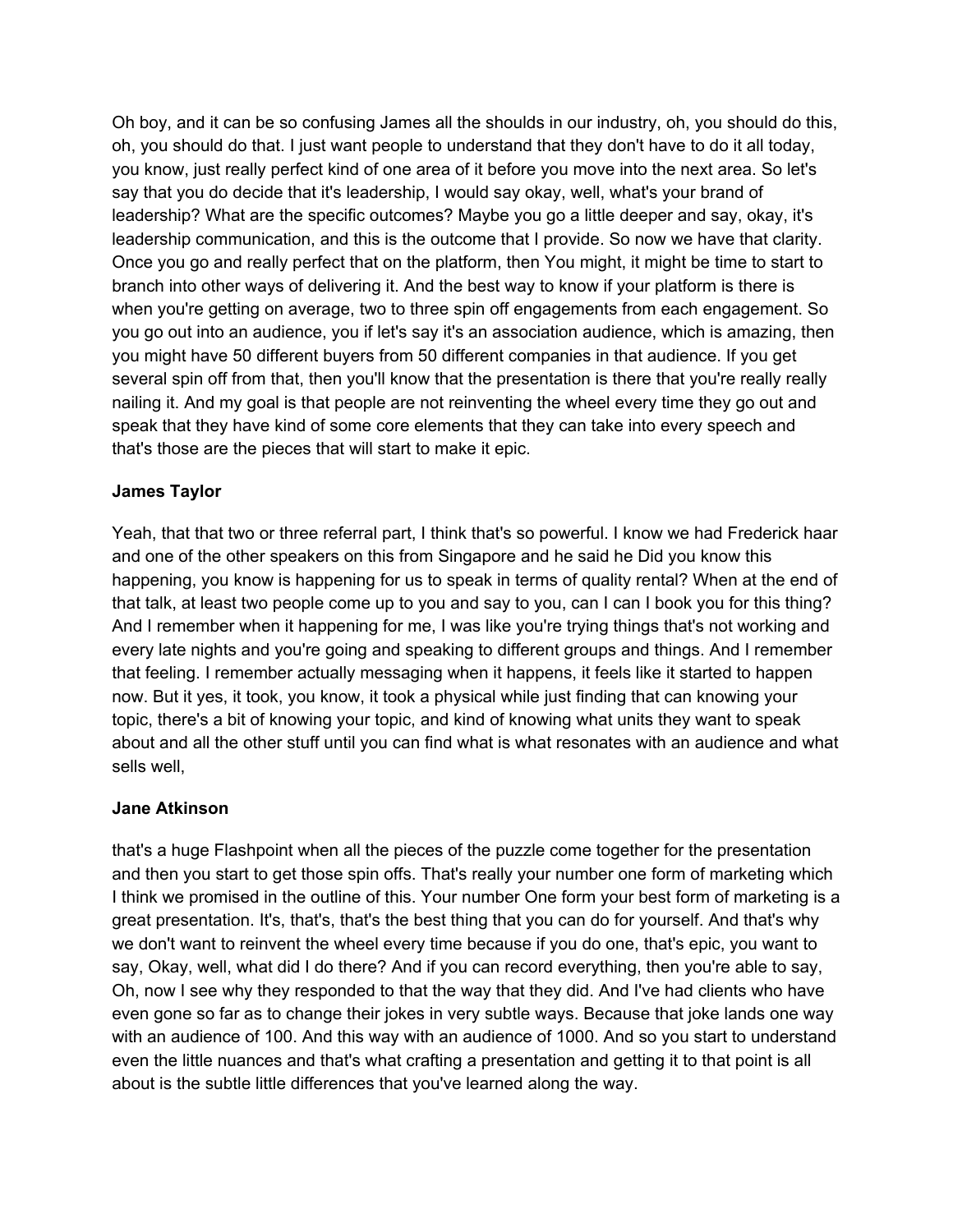#### **James Taylor**

What you mentioned like this thing, and I think I found this initially when I got started of being from a marketing background spanning five years previously. Building online courses online programs and that was my channel first and then coming into keynote so I kind of took it the other way around. And my friend said and I and it's that thing you miss that you choose your thing and and you know for me books wasn't a particularly strong I didn't have a feeling wasn't something I just felt I actually had to do. You know, and for me online programs I love online. I love online membership courses and membership programs. And I love keynoting and speaking, but the books thing wasn't as strong for me. However, I did find it I made that one of those classic mistakes you made. You said the way you said that sometimes speakers when they get started, they try and move into the aim part too quickly in the process, and I think I was a mistake I definitely made say I was trying to get and I had to kind of stop and kind of go back to the ready stage.

### **Jane Atkinson**

Even when even when you're going to write a book James, you have to follow the three parts. Because if you don't know what that book wants to be when it grows up, you're in trouble in terms of writing the book. So I'm kind of trying to get my fourth book off the ground right now. And I'm still processing what this book needs to look like. And until it gets clear, I cannot even begin. Yeah. And so that any one of those revenue streams will be exactly the same. You have to really understand and I love that you went about it in a completely different way. I said backwards, but really, anyway goes because there is no one way to do any of this ever. Everything I tell you, there's gonna be an opposite way to do it, and it's gonna be effective to so this is just one way.

#### **James Taylor**

Yeah, absolutely. I think it's just a gut feeling that sensation that you feel like does this feel right to you? And, and kind of going with that because i think i think there is one danger that I see and I speak everything as a marketer as well saying this, but as marketers, we're terrible at doing the bright shiny thing. Putting the brakes on anything in front of people. And and it's a feeling of an industry that I come from. And as a result, we confuse people by saying to me and I think what's great about you know, coaches like you any great coach or mentor or guide, one of the things they tell you is okay, there's all these things, but this is what you should be focusing on. Ignore that just now that will come. It's not at this stage, you know, eautiful. Yeah. And it's going to getting rid of a lot of that noise I find really powerful, having, you know, coaching mentors myself.

#### **Jane Atkinson**

Yeah. And if you try to listen to all of the noise, you just end up getting really, really confused. It's very nice. I have a coach that I go to, because that helps me clear out that noise of what I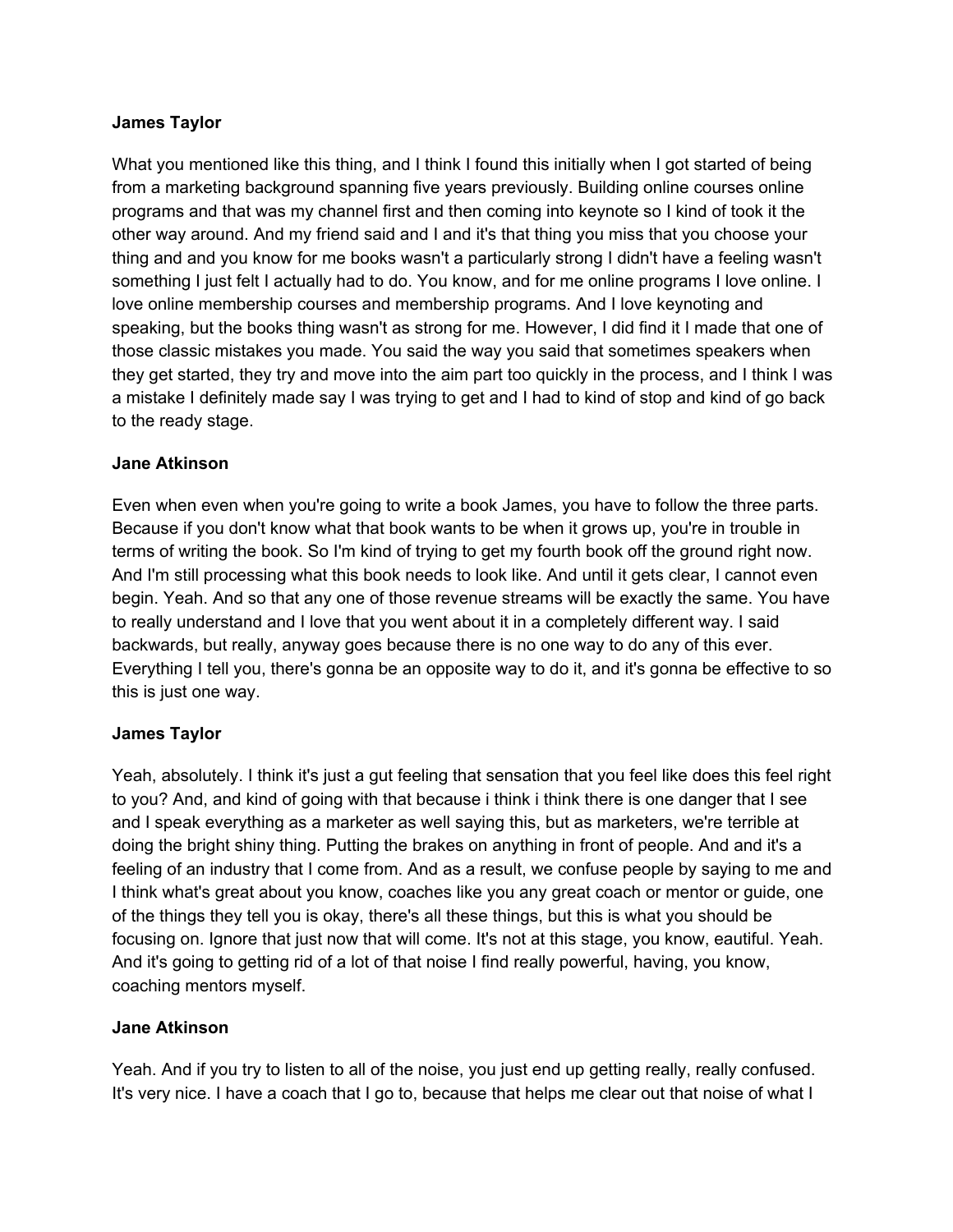should be doing. And you know, they've been with me for five years. And so I know what our path is. And the strategy is and it's great to have somebody in your ear saying, wait, wait, wait, that's not a part of our strategy. Let's let's stick to the plan, shall we? And you know, you You just don't know sometimes when you're in the middle of it,

### **James Taylor**

so what you finding now is really work. You mentioned the calls, outbound calls, research that you had to do when you got started. What are you finding is really working now in terms of identifying opportunities. And in terms of the whole process of it, the initial kind of reach out and and building those relationships?

### **Jane Atkinson**

Well, I think what takes the most time is that kind of list building aspect. And so I'll have people identify two or three industries that they would like to become known in. And that gives you some focus. So you might choose health care, because you know that your messages risk that healthcare is really responsive to it, that they have the money that they can pay for it, etc. And so if all of your outbound efforts go into health care associations for interest, for instance, Then that will help you move into more corporate work on the other end. Now, that doesn't mean that what comes to you if it's outside of healthcare that you won't take it, that's a decision you may make someday to just only do your business in one market. But most of us, we'll take whatever comes in, but have a very, very strategic approach going out. So that's kind of one of the things that that's really working. I think in terms of other ideas, so call send call. I don't think that's working anymore. I've heard meeting planners say that they just don't even answer the phone. everything just goes into voicemail, and you'd have to be pretty compelling and in the right time in the right place, in order to get a call back. However, maybe you leave after hours, voicemails, and say, Hey, I know you're busy. I just want to let you know hear my voice and I'm This is the topic that I speak on, I'm calling about this specific event. And the reason why I think I'm a good fit for it is this, I'll shoot you an email. And then you would do kind of a one two punch. I think that's very effective. We really just have to understand that the people who book meetings are inundated, the decision makers are inundated with people coming in and trying to sell to them. So we have to be creative about how we go about it. If you have a book or something, I think it's very, very helpful to send the the leader or the decision maker, a copy of the book that says, hey, you know, I think this might be a good read for you. Here's why I think it would be great fit and so on. But the more specific we can be about what we know about those clients, the better it will be in a lot of times now I'm seeing relationships starting on LinkedIn, or Twitter, and then they're crossing over into email. Other ways and the goal is ultimately to get the client on the phone but just know that nowadays that might be tricky on the on the front end.

## **James Taylor**

And essentially I booked a speaking gig the other day in the Middle East. And I going back and forth it was all done by email and we actually had a campaign some of it was automated and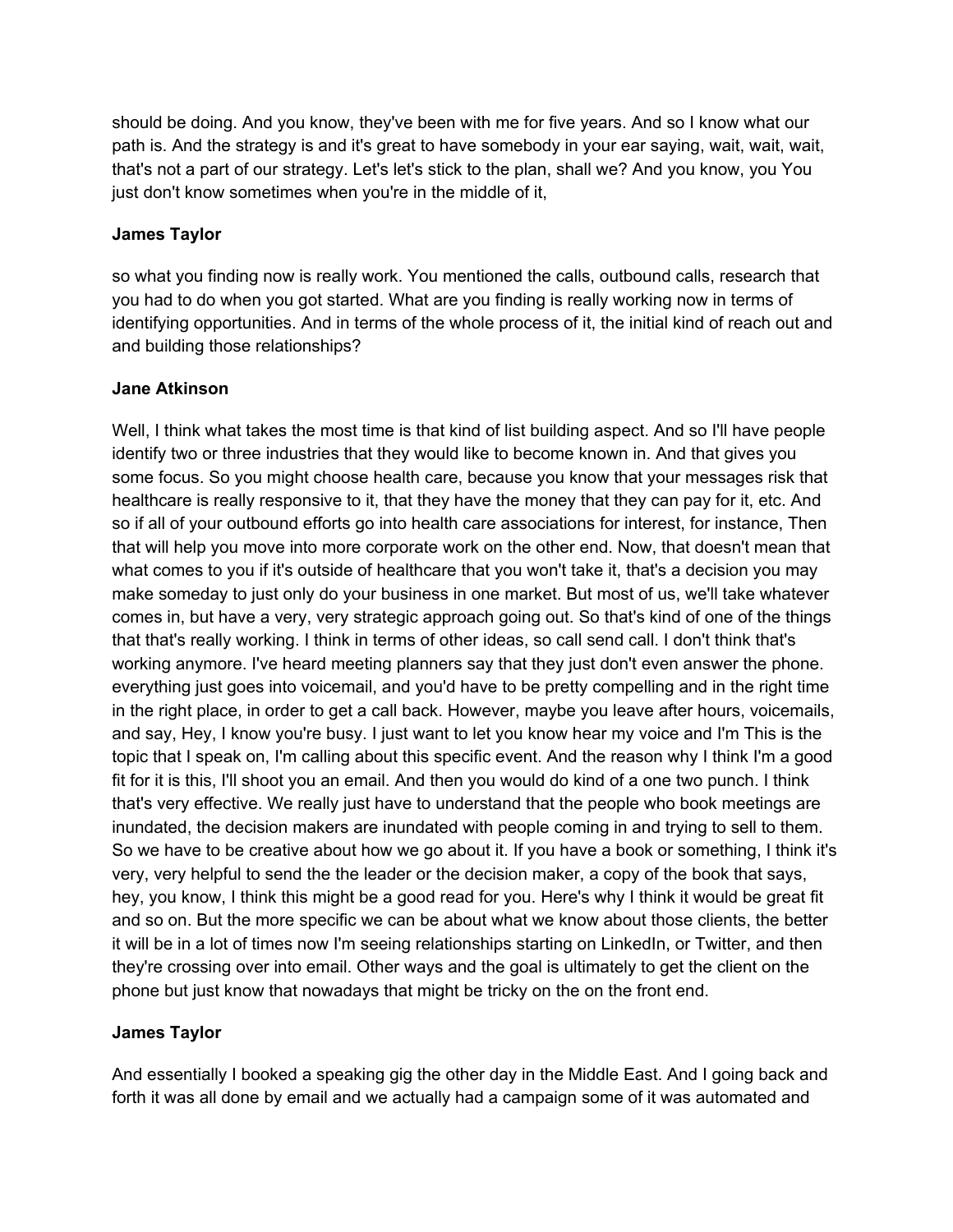some of it was was wasn't automated. And the final thing we also looking to get someone's get them on the phone to do to do the pre you know, event talk about right fit and everything. And it was interesting kind of going through that process and it was actually a lot of email communication happening beforehand. And when I eventually got on the call with the the event organizer, it was I mean, I'm kind of on the edge I'm just after the millennial sign was that Gen X or something so yes, so my I think my generation were still like pretty fine by doing phone calls and stuff like that. You know, we're kind of used to that. But I'm definitely find a lot of people I work with in millennials will do anything. Can't avoid going on

#### **Jane Atkinson**

avoid the phone. They text. You could have a whole conversation on text for you to have a phone call.

### **James Taylor**

I've had bookings from WhatsApp invite. I spoke to someone the other day and we would vacation for booking. You or we were using WhatsApp for it. So yeah, isn't it? So you're speaking to brokers, are you finding is this going going on for you as well, you see this.

### **Jane Atkinson**

So actually, my job is really coaching clients and coaching speakers. So I don't have those. The information that I get about decision makers and what they're doing all comes from my clients. So well, this happened and this happened and this happened. But guess what, I booked this and it was all based on this so so I don't have that kind of main thing myself because I don't do outbound sales calls or anything like that. It's just marketing and it comes in. But I do believe that things are really changing and they're only going to change more As it goes on, a lot of my clients would love to have my cell number and text me questions. But I set up boundaries, very clear boundaries, and it's just not something that I want to do. But it may be something that I have to do as more and more of my clients, who are millennials come in. I really think though hearing the voice at the other end of the line, there's something to that. And in ensuring that you have a conversation about their needs, and especially James, if I was traveling overseas, I would want to do way more research than I normally would have and make sure that this is all legitimate because yeah, we take a few more precautions on those fronts.

## **James Taylor**

Yeah, I think my conversation on that particular call was actually talking not just making sure that it was it was the right fit in between what I was, I speak about and, and the event and the conference itself. But then also once you I quickly got to Are you this is definitely the right fit. It was kind of moving into some of the more details things about getting an idea, like who was in the room, the, you know, different decision makers that were in the room, you know, their back, you know, background of this was in the Middle East. So there was some cultural things, you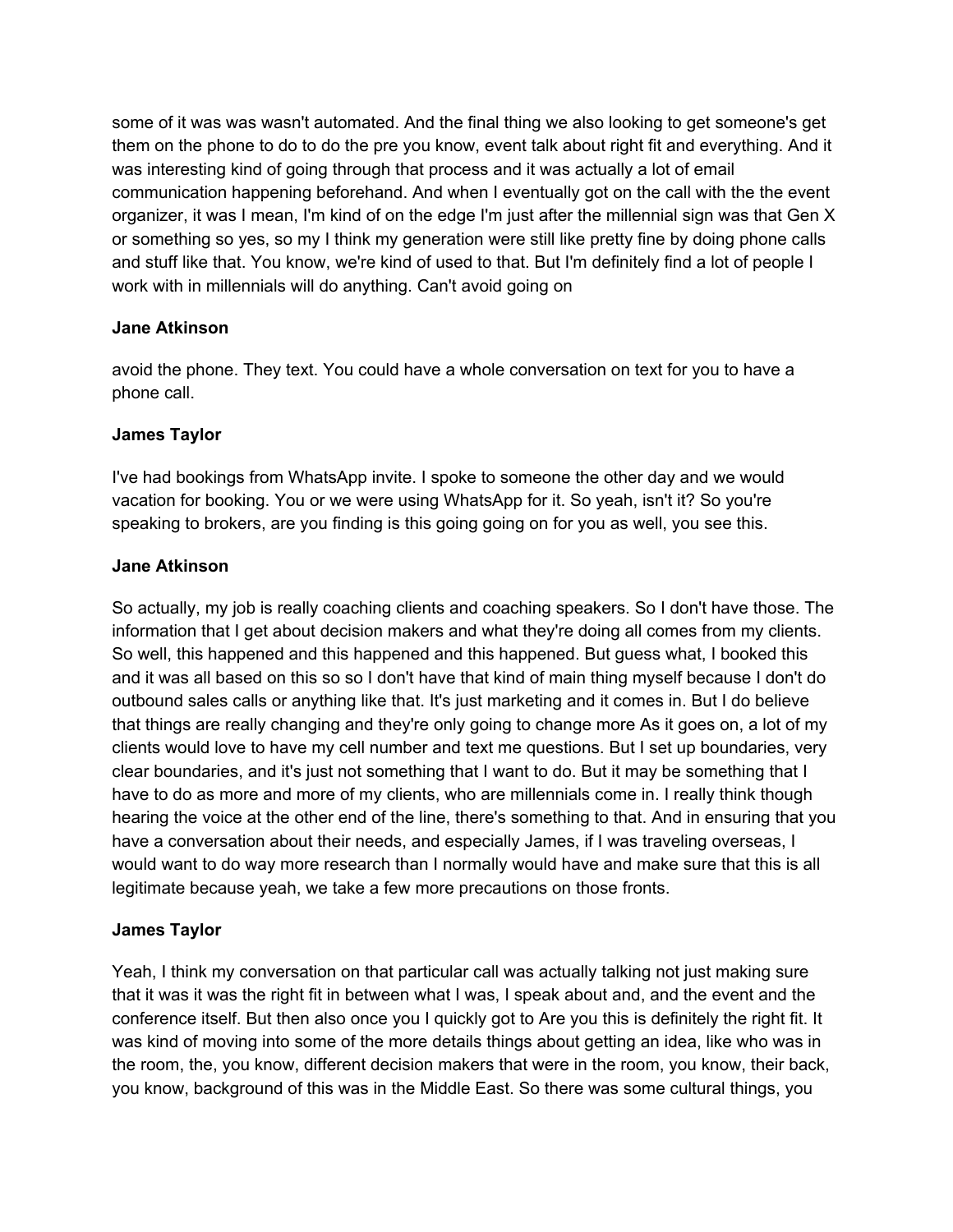have to be a little bit more conscious of as well. Yes, there was some things that I knew that I couldn't use in the presentation that I would normally use if I were speaking in North America or Europe as well. Yes, one of the things that you also work with is you in addition to new speakers, you also work with maybe those those speakers have been speaking for a while, who just kind of need a bit of a restart or refresh they, they are fine in the business. Maybe they've got a nice speaking and consulting thing happening or coaching thing happening. But it's not where they should be. It's not where they where they want to be. So for those speakers, where do you tend to kind of start the conversation.

### **Jane Atkinson**

The refresh is always going back To the ready stage, and we will decide if it's the same lane, then we'll be moving right into what is the brand going to be and what is the promise going to be. And sometimes that gets people really, really excited. I'm often helping people narrow and start to let go of some of the low paycheck items so that they can get to this higher, higher place. And letting go is really hard for somebody who's been doing it for 10 or 20 years. It's very difficult, but Well, I've had that client for so long. But guess what they don't pay, they pay you one third of the other things. And so I often have to map it out for them on paper to show them that if they'd free up their calendar for the high paycheck items, then they would actually not be so harried in their lives. So you know, carving out the time To build the next version of your empire, and starting to really take those hard looks at where all your revenue is coming from, and what do you need to let go of this is an old Joe Callaway phrase, what do you need to let go of in order to go to that next level, you're going to lose some clients when you raise your fees, but you're going to gain some better clients at the top and there is some anxiousness and some fear that goes along with that. But I really encourage people to do it.

## **James Taylor**

No, I mean, when I when I was an agent and manager within the music industry, we would do that on a pretty regular basis with our artist we would record you know, editing your clients. And you would, you would just kind of go through and you said like do like an 8020 rule finding out where where things were coming from. Just looking ahead during that five year going back to that kind of ready and looking to you know, to kind of reinvent from there as well. One of the things you when you're coaching clients, I hear these different phrases all time you hear Obviously speak of agents and you've come from that world as an as an agent often within bureaus and then I hear this more and more of speaker managers. So what are the difference? Because I know from music entry level agent magic, very different roles. And in fact one is, is very heavily governed in terms of what you can do and the other one less right. So when it comes to speaking business, what others do when you hear this speaker, agent, Speaker manager, well, there's two different roles.

#### **Jane Atkinson**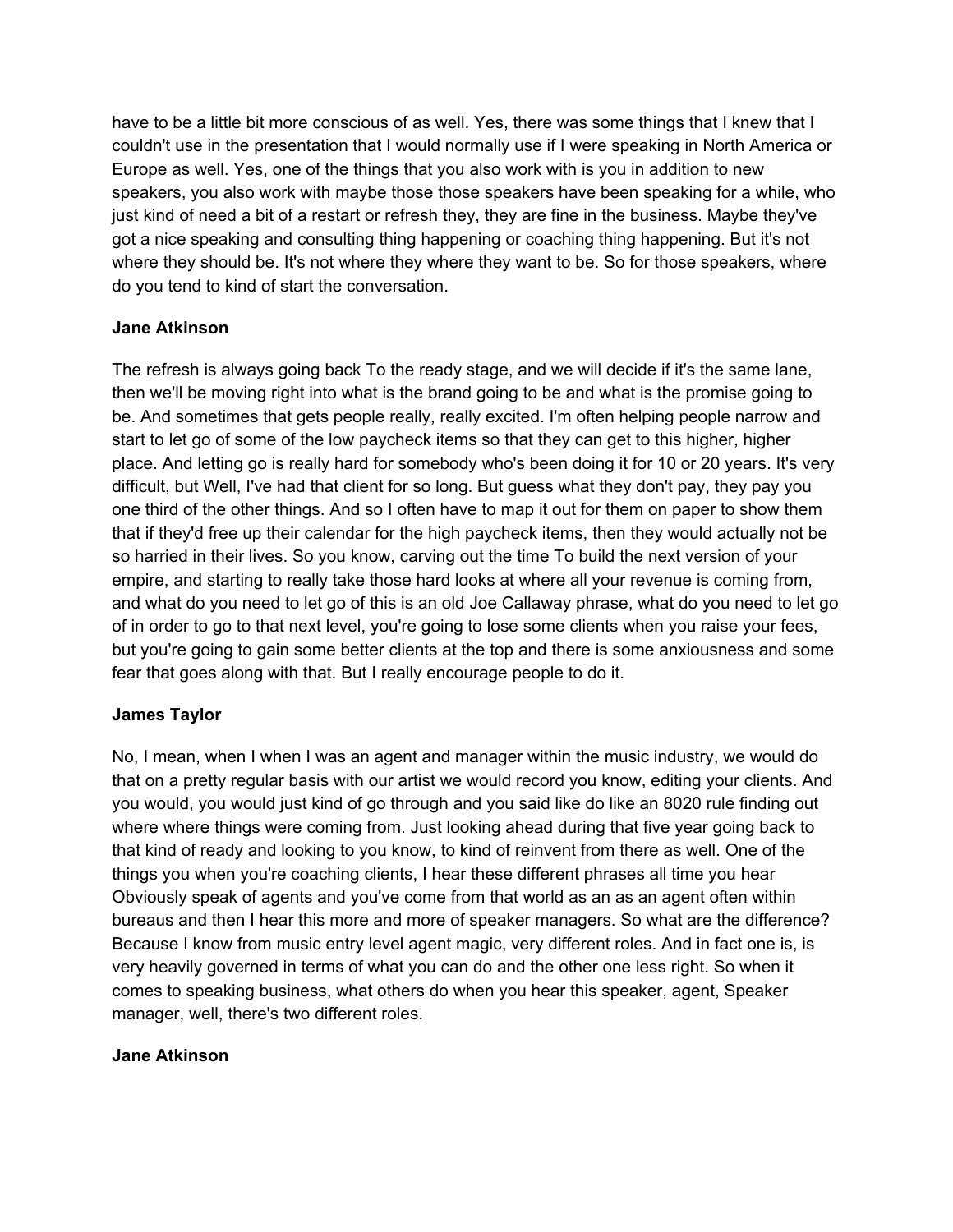Really, I think speaker agencies and and speaker management companies are often the same in our world. A lot of people would like to solve the problem of not getting enough bookings by hiring an agent or hiring a business manager. And it's the toughest hire. You'll have read in the last part of the wealthy speaker 2.0 We put a lot down about hiring and staff and who needs to be on your team. Probably the reason why the relationship doesn't always work is because if the speaker is new to the industry and doesn't actually know how to get the bookings, then they're handing it off to somebody else who maybe doesn't have any experience and it's the blind leading the blind. So you end up having two people who don't actually know exactly what to do. And it's hard to find somebody who has experience but there are management companies, they typically will take on more than one speaker. And then there are individuals who basically were kind of like I was to Vince and to Peter leg and to Betsy, who was my first speaker, I was their agent really, or their marketing director or whatever you want to call it. It's a tough hire, but it's something that can be done if you're able to really train them on how you do business. And the goal is that they will grow with you as your business grows and it's something I have actually some of my clients, they'll bring their team on with me on the line and we'll walk through systems and processes and things that are going to allow them to have a well oiled machine have a better running business and and and keep that path open so that they can focus more of their time on sales.

### **James Taylor**

Awesome. I noticed that in the book. One thing that you didn't you don't seem to be a big fan of maybe it'd be nice to know your reasoning is the speaker one sheet so you hear all times speaker one sheets is like everyone's speak on cheese. What is the thing with Speaker one cheese? Why do you not believe in them?

#### **Jane Atkinson**

I think we need to save the trees James. First of all, paper, you know anything that you can say on a speaker one sheet you can say on your website. So why do we need this if this is just one of these, we We've always done it this way things. And the paradigm shifted several years ago actually, I've asked bureaus on several occasions Do you guys ever use one sheets anymore? No, we do not. And so I think that we just need to get with the program and realize that this whole thing, if you had something available for people on a PDF, that if they were going to a meeting, they might want to have a piece of paper in their hand, fine. But really, everything should be on your website that you need to have there. And if you're going to do something that's printed, have a really specific purpose for it. You know, really know how you're going to use that. And I will say that there are some industries who are still using one sheets, but yeah, I've been Pooh poohing them for a long time.

#### **James Taylor**

Sorry about No, no, it's good. It's great. Because I've, I have speaker one sheets, but that might be a very much for the actual keynote and individual keynote. I don't have Like a really broad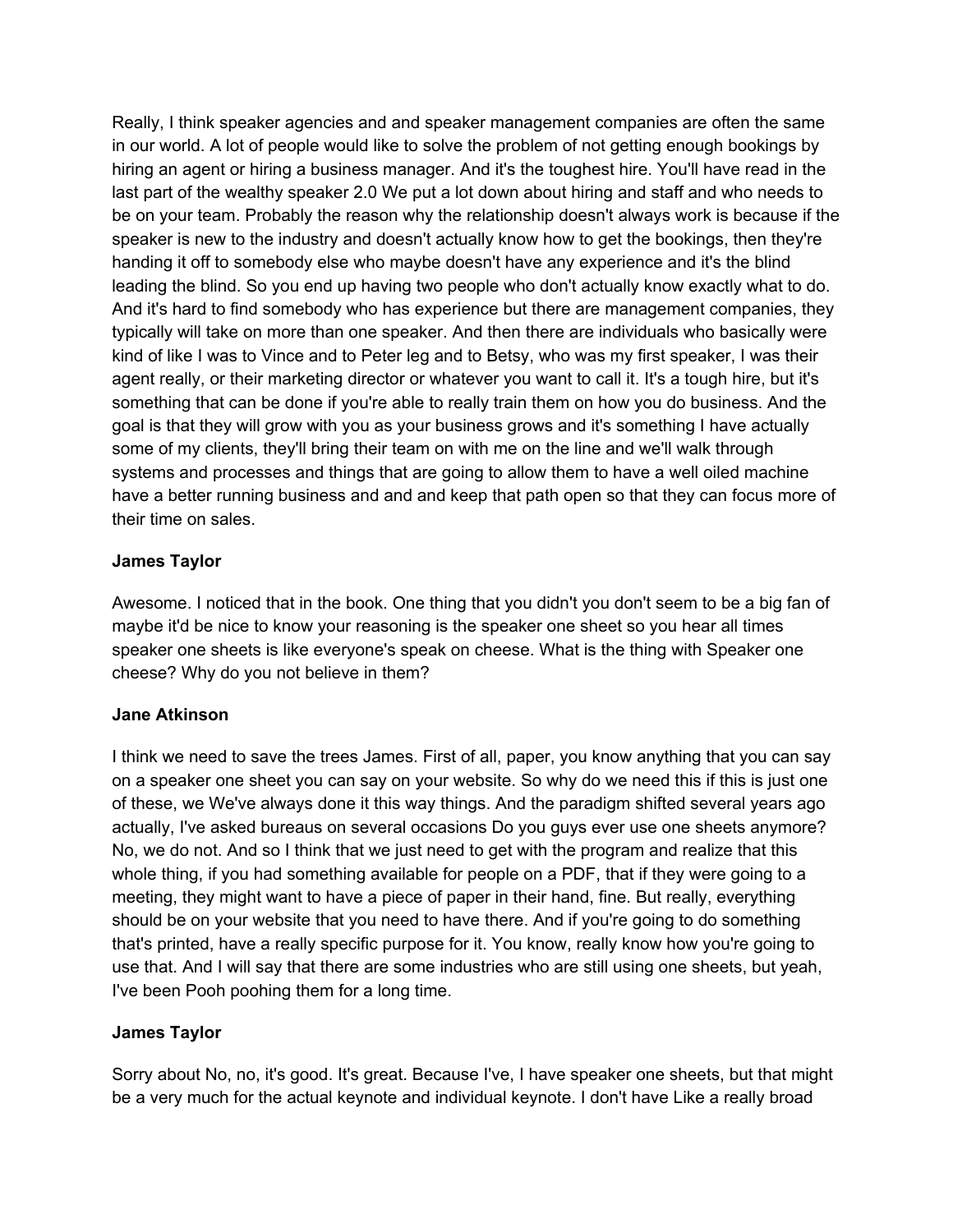over into the website is for that. And I tend to find what I do often with the key I have that the printed thing or actually don't print them my PDFs or find a printing thing is I actually put it on its side and I'll do a series of videos breaking down each of the component parts of that in terms of just thinking from from from a marketing campaign, because I'm just always conscious that people get so much you know, you're trying to people can only kind of focus on one thing at a time. And I'm trying to build up because often, you know, someone might not book you in that first occasion, the chances the vast transit, obviously they're not going to book you on that that first thing, but least they want to have build up the relationship, maybe the second or the third or the fourth opportunity that they're in there. So I I kind of agree with you under speaker one sheet and I think that's, that's the direction of travel.

### **Jane Atkinson**

Good, good. Okay, we're on the same page.

### **James Taylor**

So I just wanna say, Jane, the book if people anyone who does I have the book already the wealthy speaker 2.0 You must get it doesn't matter if you're, you know, new to speaking or you've been speaking for, for a while.

### **Jane Atkinson**

And let's just say for international buyers, there was an E book out there on most of the Amazon's that they can pick it up from a Kindle book or an E book. We we don't ship a lot to overseas, but yeah, I think that's probably the best way to go. Yeah,

#### **James Taylor**

I actually like the audiobook personally. Yeah, that's me. I listen to the book. Is there anywhere else that people should go you think to if they you know, they're at the point where they said, yes, you know, Jane, I need your services. We're on the way should they go?

#### **Jane Atkinson**

Sure. Just reach out to me at speaker launcher.com. If you're a new speaker, we have a first steps audit that will kind of give you a pathway. And if you've been around for a while, just drop me an email from there. We'll be good to go.

#### **James Taylor**

Awesome. Well, Jane, thank you so much. I look forward to meeting up with you at some event somewhere in the world. And thanks so much for coming on to the summit.

#### **Jane Atkinson**